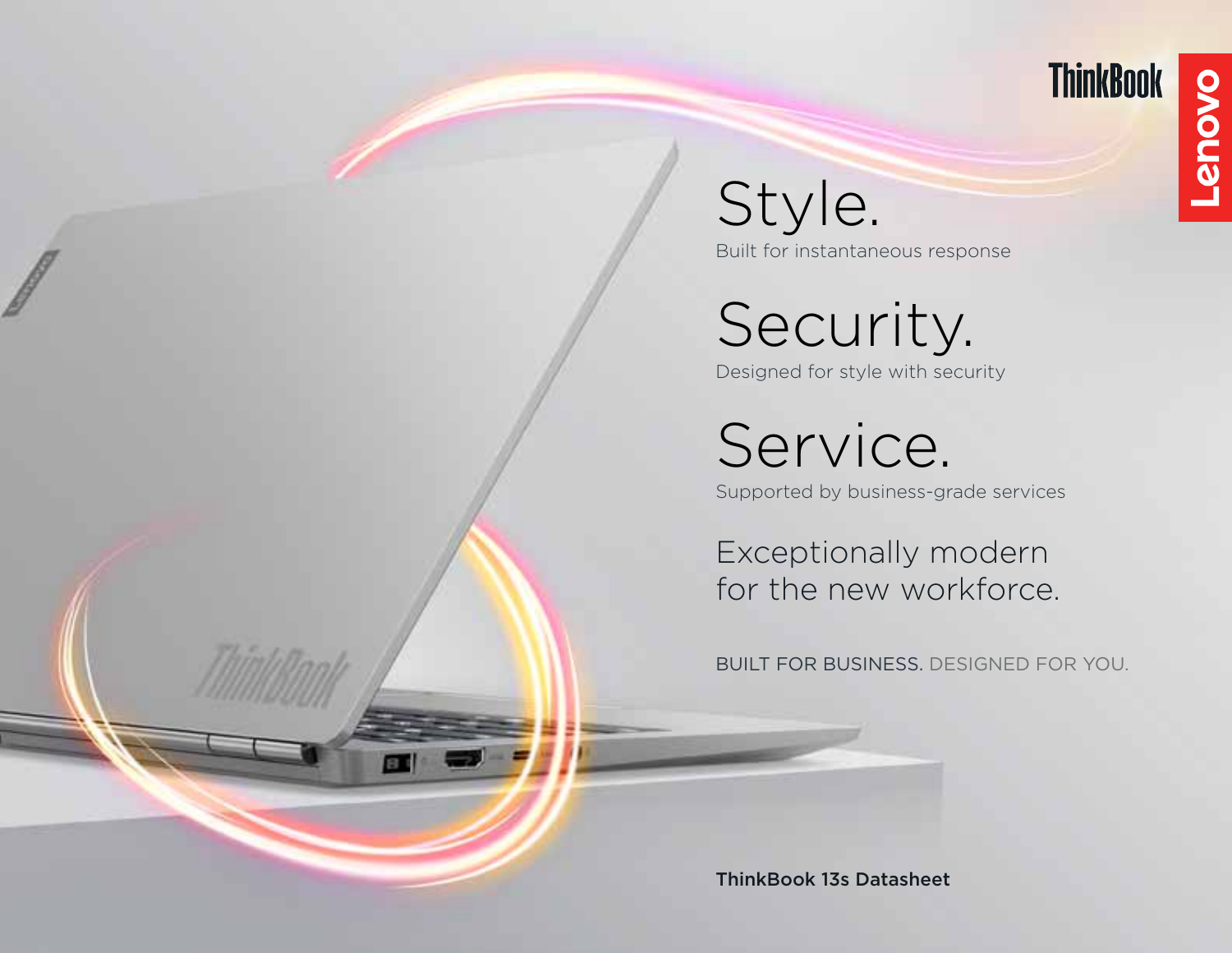# STYLE, SECURITY, & RELIABILITY

Slim, Metal Body: built from aluminum metal, yet weighs less than 1.4kg/3.09lbs. and is 15.9mm thin with a mineral gray finish

Infinity Screen: close to 80% screen-to-body ratio means the body is smaller, not the screen

Immersive Audio and Video: HARMAN branded speakers with Dolby® Audio™ for better sound clarity. Full-HD IPS panel with 300nit brightness and Dolby® Vision™ for rich, vivid visuals.

Default Discrete TPM 2.0: enables Windows 10 security features and encrypts user data

Camera Shutter: allows full control over camera and privacy

Anti-spill Design: withstands up to 60cc of liquid on the keyboard

Higher Durability: lay-flat hinge design allows free exit of heated air which extends reliability and zinc coating makes the hinge last longer

# INSTANTANEOUS RESPONSE

Latest OS & Processor: Windows 10 Pro 64-bit on 8th Generation Intel® Core™ i7 Processor means the hardware is performing to its maximum capability

**Standard SSD:** up to 18x times responsiveness of an HDD\*

Modern Standby\*\*: allows listening to music while in standby mode; resumes in less than 0.5 sec and allows instant email updates after resuming

Smart Power On: login with fingerprint and unlock in one step, just like a smartphone

Skype Hot Keys: one key to answer, one to hang up, eliminates searching for on-screen buttons

Skype-certified Mics: near-field voice recognition allows effective interaction with Microsoft Cortana

Powerful Graphics: AMD Radeon™ 540X with 2GB GDDR5 VRAM or Integrated Intel® UHD 620 with UMA memory for an immersive visual experience

\*under standard laboratory test environment. \*\*Modern Standby is available on configurations with Intel Integrated graphics (UMA).

# UNCOMPROMISED SUPPORT

Think Service & Support: automatic access to business-grade expertise and repair, for up to 30% faster SLAs, greater satisfaction, and lower downtime

Longer Warranty: up to 1-year base and up to 5 years total, depending on the model and country of purchase

Onsite Next Business Day Support: easily upgrade to NBD with extended warranties, exclusive to Think products

Accidental Damage Protection (ADP): protect yourself from the replacement costs of broken screens and liquid damage

Premier Support Option: focus on business, not IT, and benefit from the best SLAs, real technicians, and expertise

International Coverage: warranty support where the particular ThinkBook S model is sold and serviced, consistent service levels.

**Expedited Depot Service:** Upgrade to this service to ensure minimum downtime with a faster turnaround on all covered repairs.



**HARMAN IN DOLBY AUDIO" TTI DOLBY VISION"** S) Skype for Business

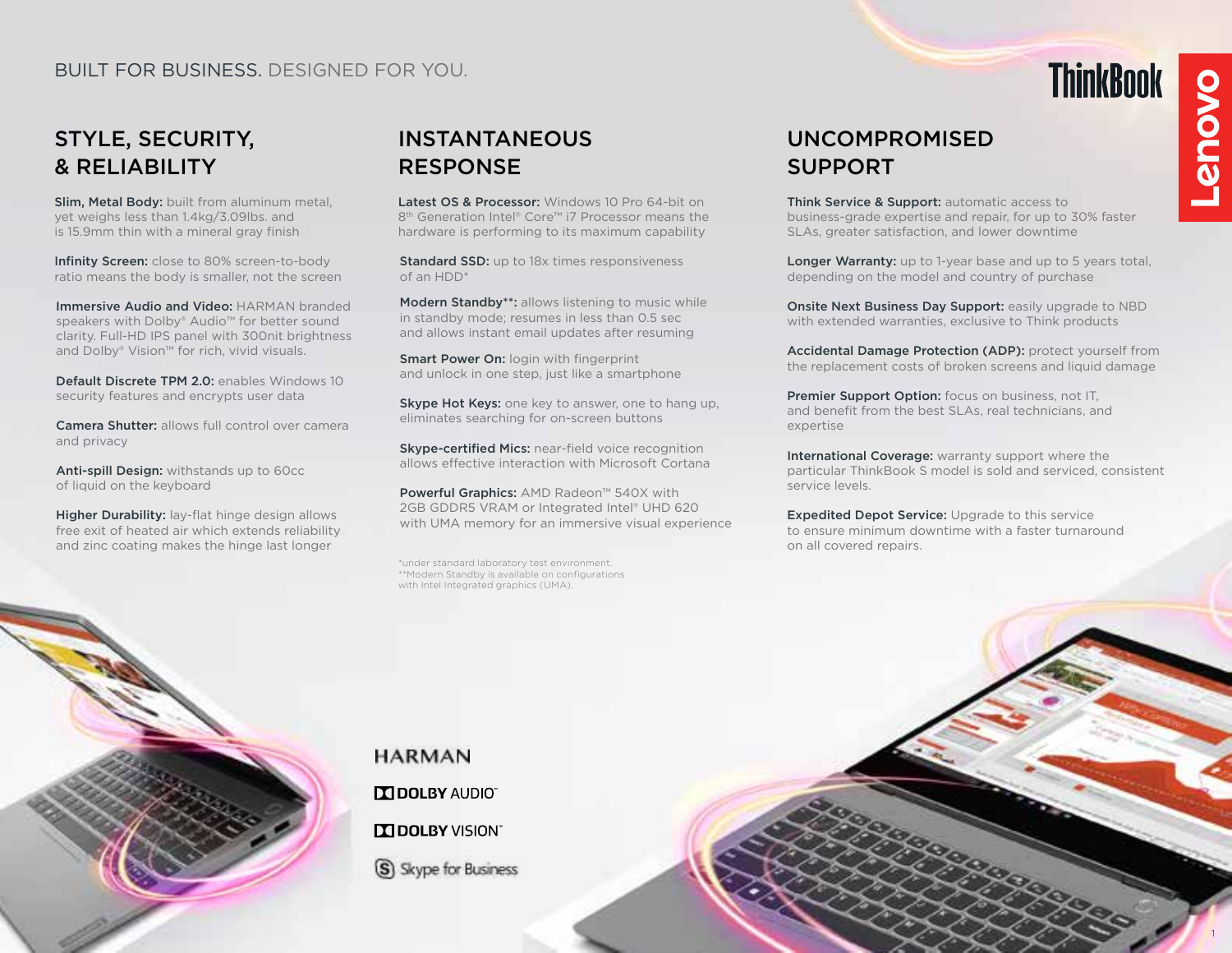# RECOMMENDED ACCESSORIES

#### LENOVO PRO STEREO USB HEADSET AVAILABLE JUNE 2019

This Lenovo Headset delivers high quality sound whether for work or play, while the noise-canceling microphone is perfect for conference calls. It can be plugged into the USB port for an easy driver-less connection.



#### THINKPAD PROFESSIONAL 15.6-INCH BACKPACK 4X40Q26383

This backpack with a modern design carries and protects your ThinkBook, while premium, lightweight materials withstand everyday wear and tear. It also has a separate padded pocket for an additional smaller device.



#### LENOVO 65W DC TRAVEL ADAPTER 0B47481

This travel adapter is ideal for the ThinkBook 13s. It connects to 12V DC power for vehicle use and 15V DC power for airplane use. It is energy efficient and provides a constant power output of 65W.

**ThinkBook**